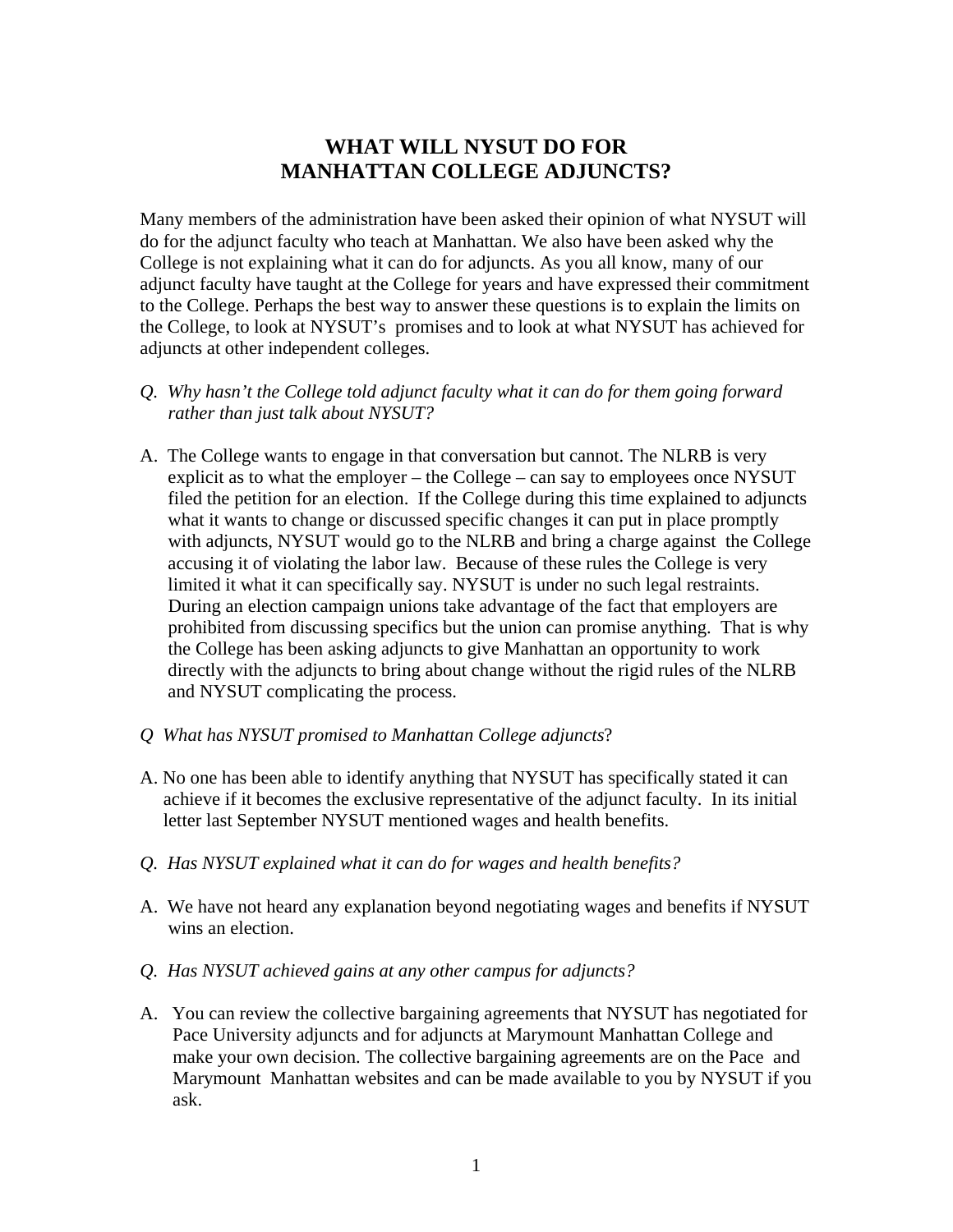#### *Q. What improvements did NYSUT get for Pace adjunct faculty?*

A. Pace University adjunct faculty voted for NYSUT representation in 2004. The first contract was signed in March 2009 according to the document on the Pace website. Salary continues to be based on credit hours taught. The base salary increase effective September 2008 was 3%, **but only 1.5% was given to all adjuncts**. Of course NYSUT reports that the Pace dues are 1.5% of gross pay. The remainder 1.5% went into a merit pay pool to be distributed by the university to adjuncts. The per credit rates bargained for adjunct assistant professors were, for example, \$925 a credit or less than \$2800 for a three credit course. It took almost 5 years to bargain that salary level.

## *Q. Did Pace adjuncts get health benefits?*

A. Pace University agreed that starting in 2009-2010 it would allocate a maximum of \$25,000 a year to be awarded to adjuncts towards health insurance premiums. Since it is reported that Pace has more than 1000 adjuncts, that is \$25,000 divided by 1000 adjuncts every year. We understand that NYSUT has asked adjuncts to apply annually for grants toward health insurance costs. NYSUT reports that **ten**  Pace adjuncts have been given partial assistance for health benefits – 10 out of 1000+ adjuncts.

## *Q. Do Pace Adjuncts now have guarantees of reappointment?*

- A. Again we think you should review the contract yourself to determine the answer. You will see during the review that the contract states that: "Appointments carry no guaranteed course or credit load and there is no presumption of reappointment thereafter. … [and] … Scheduled courses may be cancelled or reassigned prior to the first class being held due to insufficient enrollment, for academic, programmatic, or budgetary or other reasons determined by the university." This contract language for Pace of course reflects the reality that adjunct appointments are based on the specific needs of a program or department during a specific semester and it may not be feasible for a college to agree otherwise. If Manhattan College had to bargain with NYSUT it would do so in good faith and is not trying to predict the outcome of any bargaining that could occur in the future.
- *Q*. *Did any other changes result from the NYSUT contract for Pace adjuncts?*
- A. The Pace contract provides that all adjuncts pay dues monthly by signing an authorization card to have the dues deducted from their paycheck and paid to NYSUT. The contract requires that adjunct faculty who do not sign a card authorizing the payment of dues will have the equivalent of dues and assessments automatically deducted from their salary monthly by Pace as a condition of employment and those funds will also be paid to NYSUT. The actual pay increase adjunct faculty achieved in the agreement may be close to the amount of dues they now pay to NYSUT.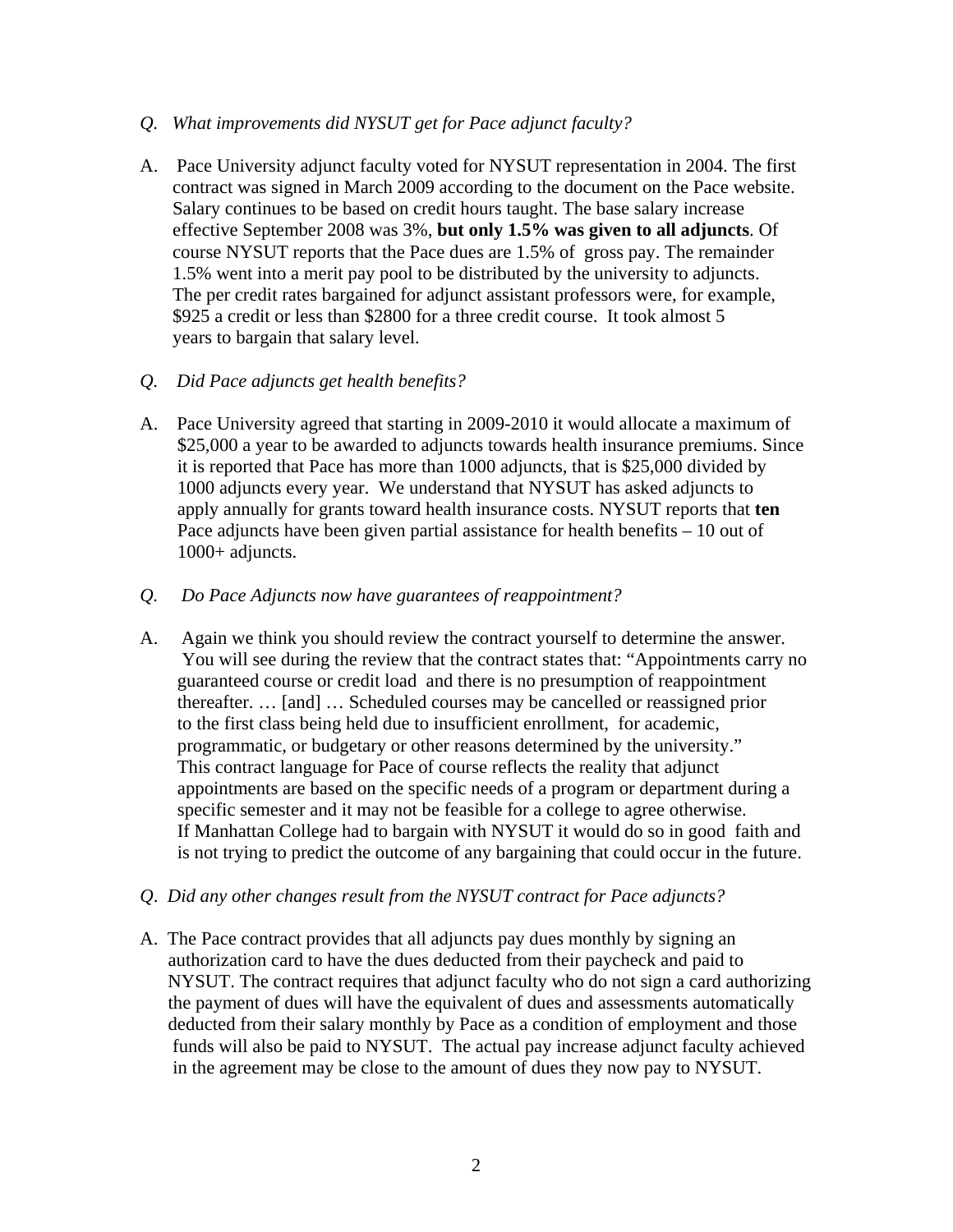- *Q. How many adjuncts at Pace supported NYSUT at the time of the election?*
- A. I t was reported that approximately 308 adjuncts voted for NYSUT in May 2004. While less than one-third of the adjuncts at Pace favored the union, all adjuncts are represented by NYSUT, which collects dues from more than 1000 Pace adjuncts.
- *Q. Do adjunct faculty have any other option but to continue to negotiate if they do not like the proposed terms of a collective bargaining agreement?*
- A. Sometimes the parties bring in a mediator, someone trained to help them arrive at an agreement. Sometimes the parties consider a strike. It was reported that 79% 0f NYU adjuncts this fall voted to authorize a strike if bargaining by the UAW for them failed.
- *Q. Did adjuncts at Marymount do better than Pace with their NYSUT contract?*
- A. Each contract is different. You can review the Marymount Manhattan contract on their website or from NYSUT. Marymount's election was in 2006 and their first contract was signed in December 2009. You will see that the contribution for health benefits at Marymount Manhattan is a maximum of \$12,000 a year for all the hundreds of adjuncts employed each semester. In addition, negotiations raised the 3 credit course salary to \$2900. However, similar to the Pace contract, Marymount's position on reappointment in the contract is that adjuncts who have taught a minimum of 6 semesters will get "good faith" consideration for reappointment to teach the same course if offered, reserving to the Marymount the authority to make the decision on reappointment for a variety of reasons.
- *Q. Do Marymount Manhattan adjunct faculty have to pay dues?*
- A. Just like in the Pace agreement, as a condition of employment as an adjunct faculty member at Marymount, each adjunct must pay dues or the equivalent of dues each month. The college collects the dues and dues equivalent amount from every adjunct and provides those monies to NYSUT.
- *Q. What can NYSUT do at Manhattan College?*
- A. We understand that bargaining is a process that has to be based on what the parties can agree to do. Bringing in a union does not improve the financial condition of a college or change the nature of adjunct employment -- adjunct jobs vary from semester to semester and from department to department. It is not full time employment and cannot be equated to the terms and conditions of full time employment. With limited resources and constraints on tuition increases, a college has to balance what it agrees to do for staff with what it knows it can do. All of us would like to have more funds and resources. But when a union wants a college to sign a contract that makes promises about wages and benefits three years from the date it is signing the agreement, colleges have to be prudent and cautious to be confident that they can meet those terms in an uncertain future. NYSUT will not be paying the wage